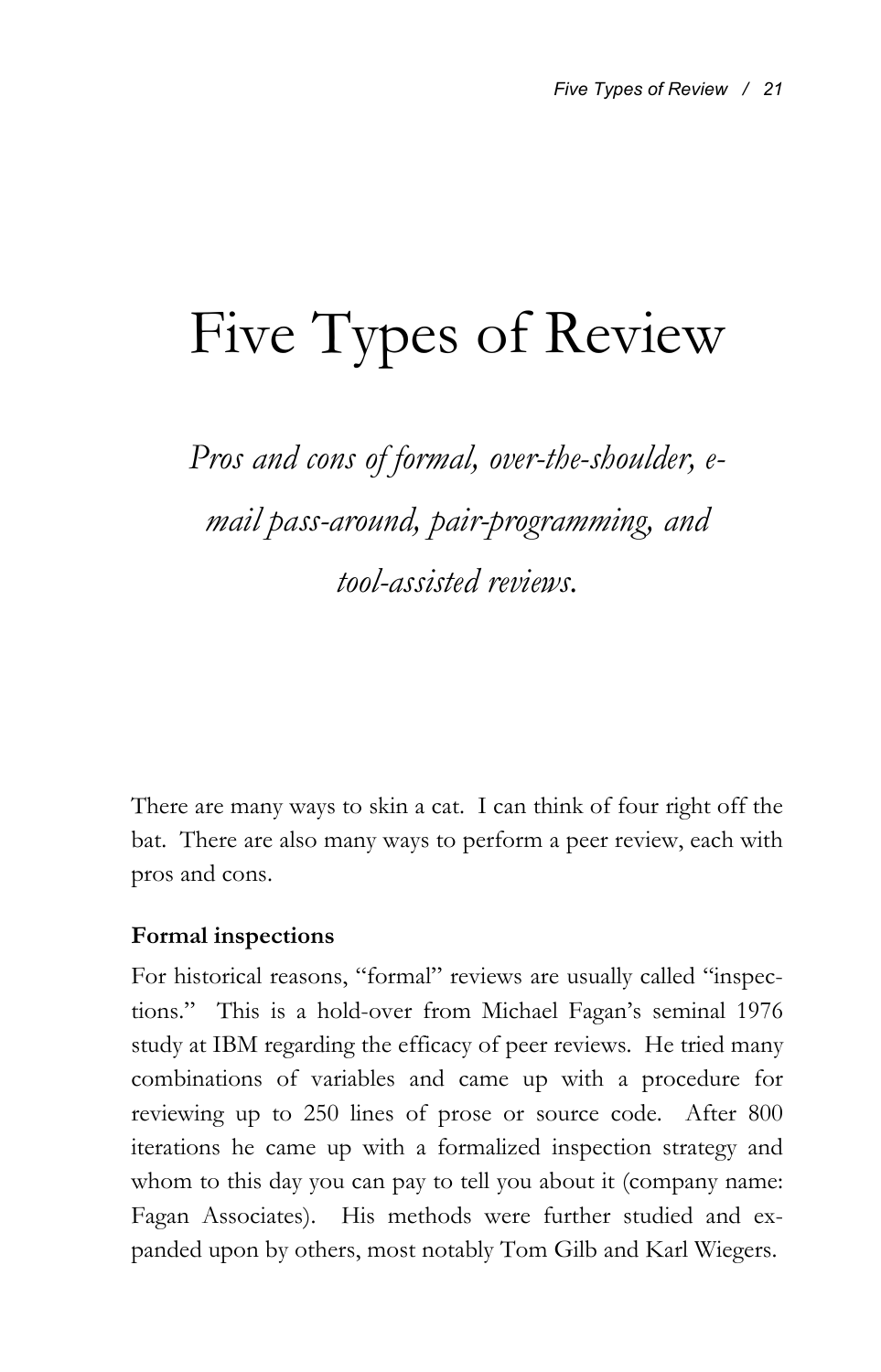In general, a "formal" review refers to a heavy-process review with three to six participants meeting together in one room with print-outs and/or a projector. Someone is the "moderator" or "controller" and acts as the organizer, keeps everyone on task, controls the pace of the review, and acts as arbiter of disputes. Everyone reads through the materials beforehand to properly prepare for the meeting.

Each participant will be assigned a specific "role." A "reviewer" might be tasked with critical analysis while an "observer" might be called in for domain-specific advice or to learn how to do reviews properly. In a Fagan Inspection, a "reader" looks at source code only for comprehension – not for critique – and presents this to the group. This separates what the author intended from what is actually presented; often the author himself is able to pick out defects given this third-party description.

When defects are discovered in a formal review, they are usually recorded in great detail. Besides the general location of the error in the code, they include details such as severity (e.g. major, minor), type (e.g. algorithm, documentation, data-usage, errorhandling), and phase-injection (e.g. developer error, design oversight, requirements mistake). Typically this information is kept in a database so defect metrics can be analyzed from many angles and possibly compared to similar metrics from QA.

Formal inspections also typically record other metrics such as individual time spent during pre-meeting reading and during the meeting itself, lines-of-code inspection rates, and problems encountered with the process itself. These numbers and comments are examined periodically in process-improvement meetings; Fagan Inspections go one step further and requires a processrating questionnaire after each meeting to help with the improvement step.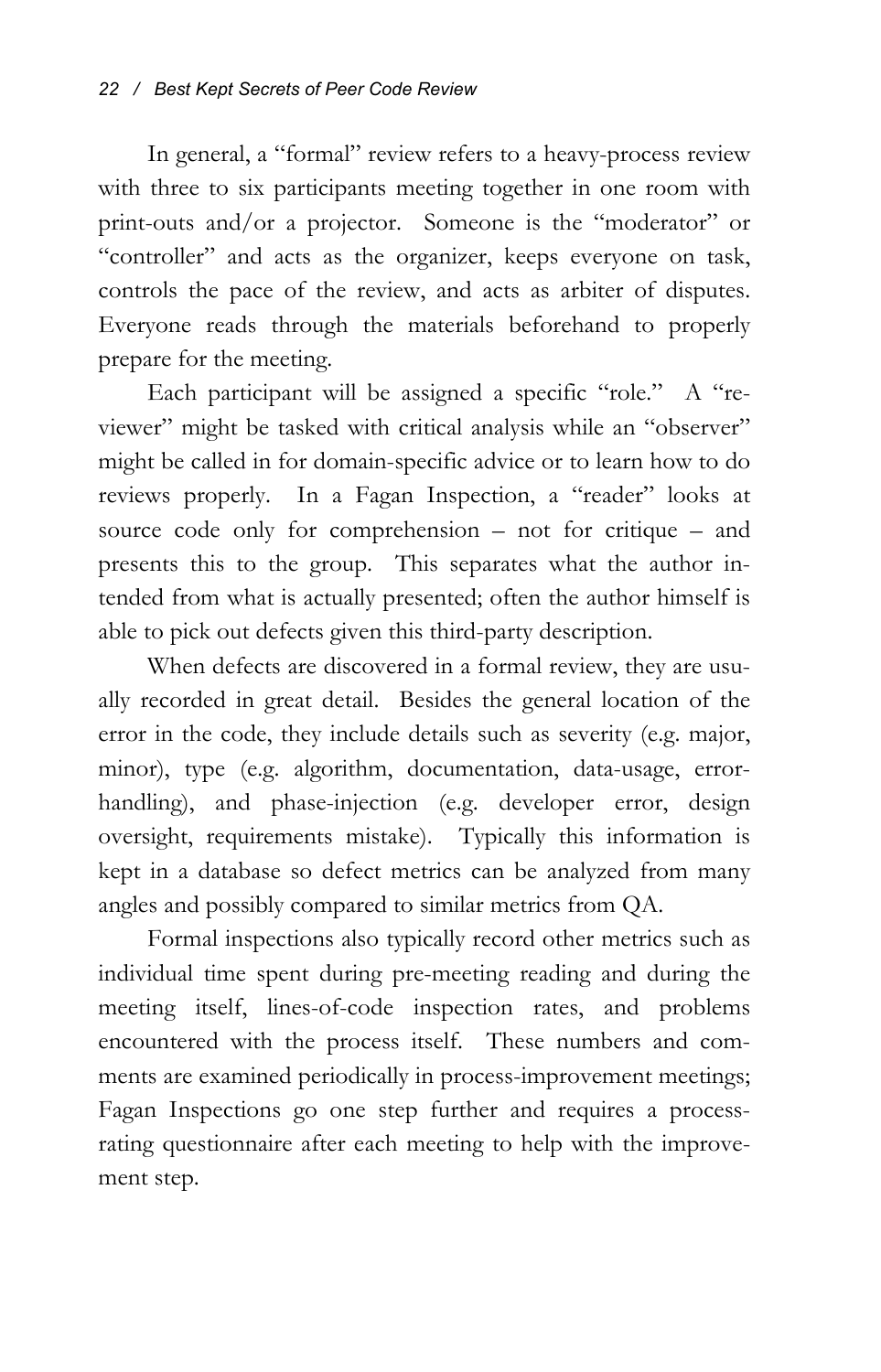



*Figure 1: Typical workflow for a "formal" inspection. Not shown are the artifacts created by the review: The defect log, meeting notes, and metrics log. Some inspections also have a closing questionnaire used in the follow-up meeting.*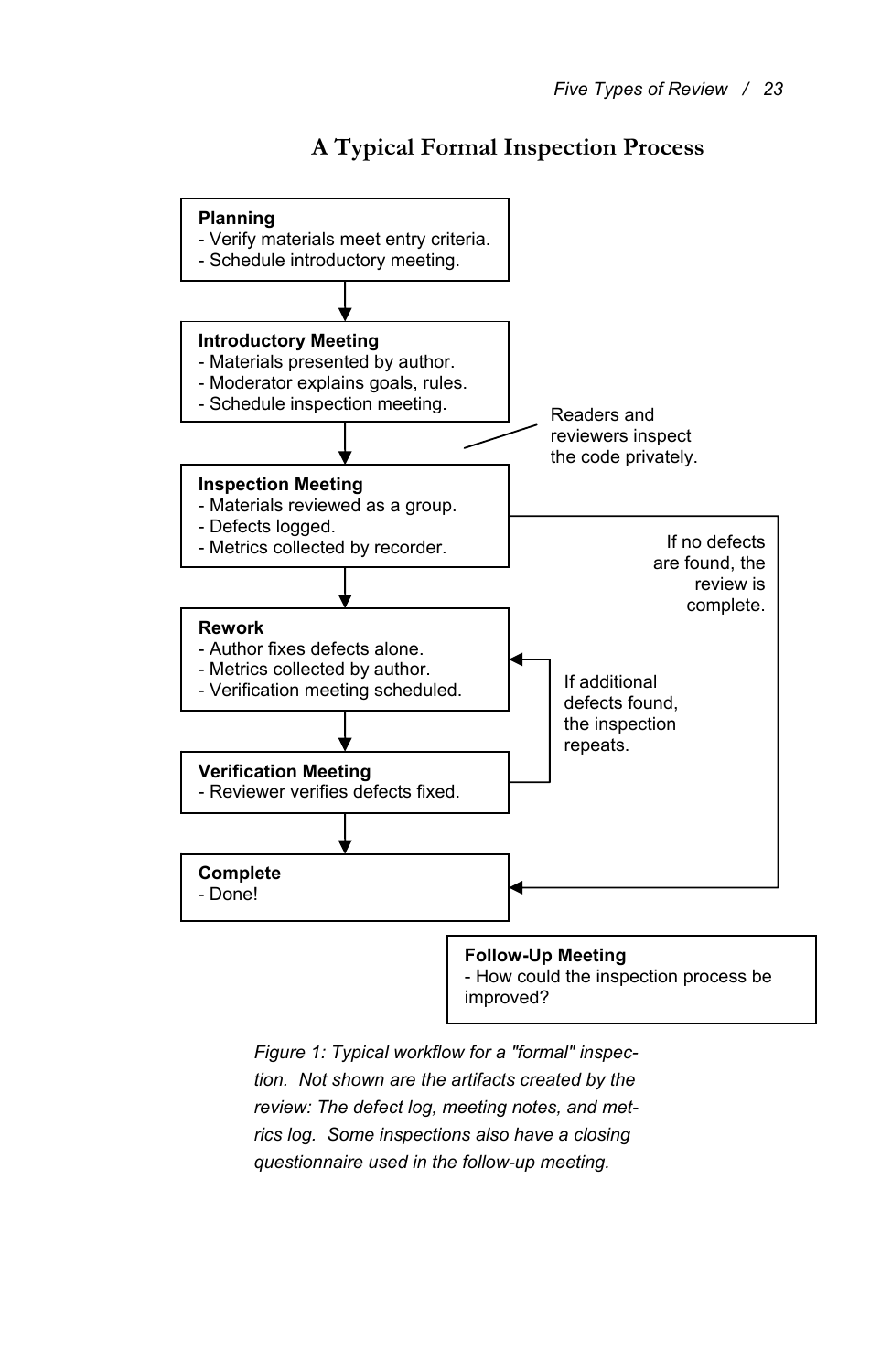Formal inspections' greatest asset is also its biggest drawback: When you have many people spending lots of time reading code and discussing its consequences, you are going to identify a lot of defects. And there are plenty of studies that show formal inspections can identify a large number of problems in source code.

But most organizations cannot afford to tie up that many people for that long. You also have to schedule the meetings – a daunting task in itself and one that ends up consuming extra developer time1. Finally, most formal methods require training to be effective, and this is an additional time and expense that is difficult to accept, especially when you aren't already used to doing code reviews.

Many studies in the past 15 years have come out demonstrating that other forms of review uncover just as many defects as do formal reviews but with much less time and training2. This result – anticipated by those who have tried many types of review – has put formal inspections out of favor in the industry.

After all, if you can get all the proven benefits of formal inspections but occupy 1/3 the developer time, that's clearly better.

So let's investigate some of these other techniques.

#### **Over-the-shoulder reviews**

This is the most common and informal of code reviews. An "over-the-shoulder" review is just that – a developer standing over the author's workstation while the author walks the reviewer through a set of code changes.

Typically the author "drives" the review by sitting at the keyboard and mouse, opening various files, pointing out the changes and explaining why it was done this way. The author can present the changes using various tools and even run back and forth between changes and other files in the project. If the review sees

 <sup>1</sup> See the Votta 1993 case study detailed elsewhere in this collection.

<sup>2</sup> See the case study survey elsewhere in this collection for details.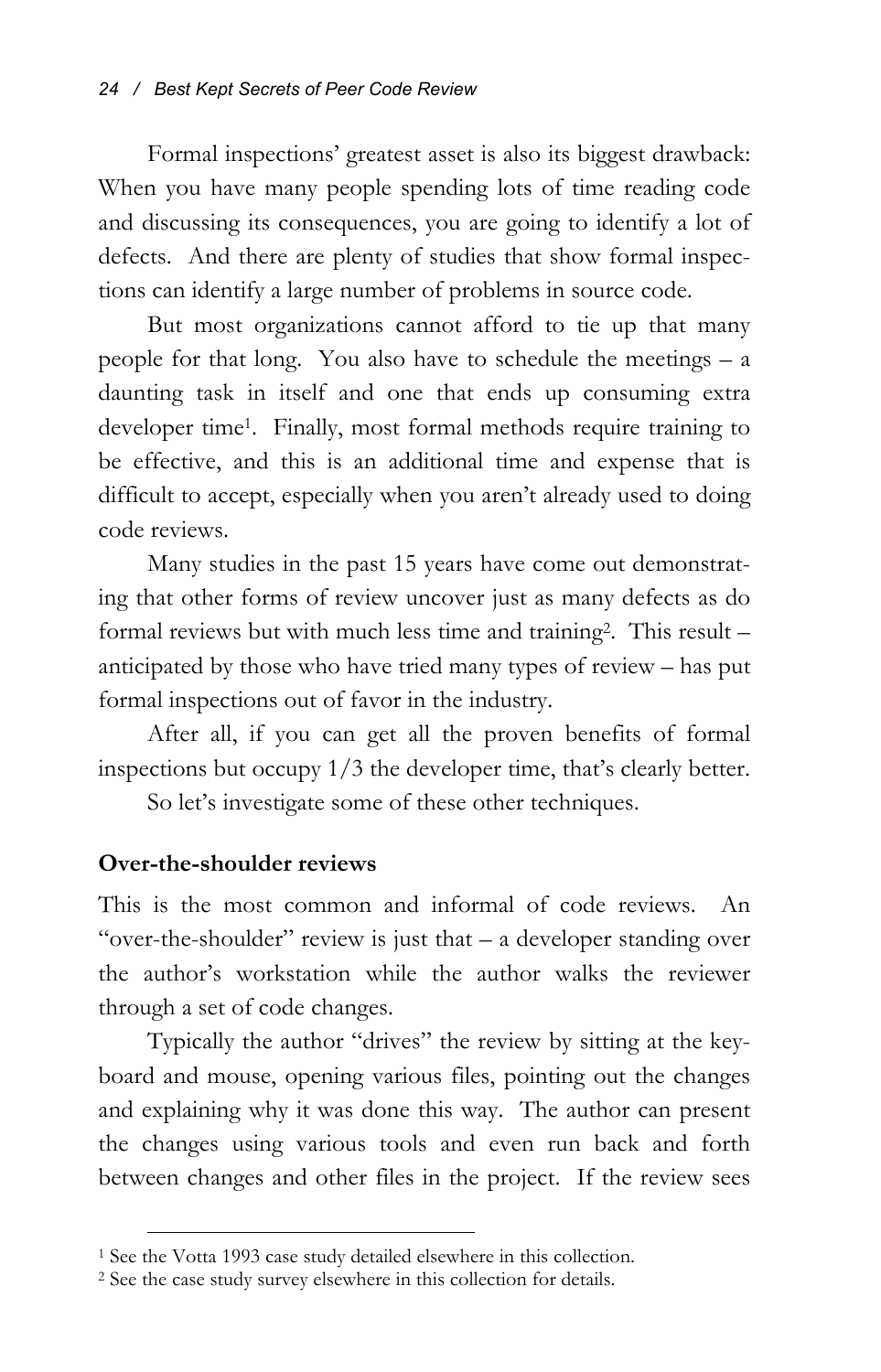something amiss, they can engage in a little "spot pairprogramming" as the author writes the fix while the reviewer hovers. Bigger changes where the reviewer doesn't need to be involved are taken off-line.

With modern desktop-sharing software a so-called "over-theshoulder" review can be made to work over long distances. This complicates the process because you need schedule these sharing meetings and communicate over the phone. Standing over a shoulder allows people to point, write examples, or even go to a whiteboard for discussion; this is more difficult over the Internet.

The most obvious advantage of over-the-shoulder reviews is simplicity in execution. Anyone can do it, any time, without training. It can also be deployed whenever you need it most – an especially complicated change or an alteration to a "stable" code branch.

As with all in-person reviews, over-the-shoulders lend themselves to learning and sharing between developers and gets people to interact in person instead of hiding behind impersonal email and instant-messages. You naturally talk more when you can blurt out and idea rather than making some formal "defect" in a database somewhere.

Unfortunately, the informality and simplicity of the process also leads to a mountain of shortcomings. First, this is not an enforceable process – there's nothing that lets a manager know whether all code changes are being reviewed. In fact, there are no metrics, reports, or tools that measure anything at all about the process.

Second, it's easy for the author to unintentionally miss a change. Countless times we've observed a review that completes, the author checks in his changes, and when he sees the list of files just checks in he says "Oh, did I change that one?" Too late!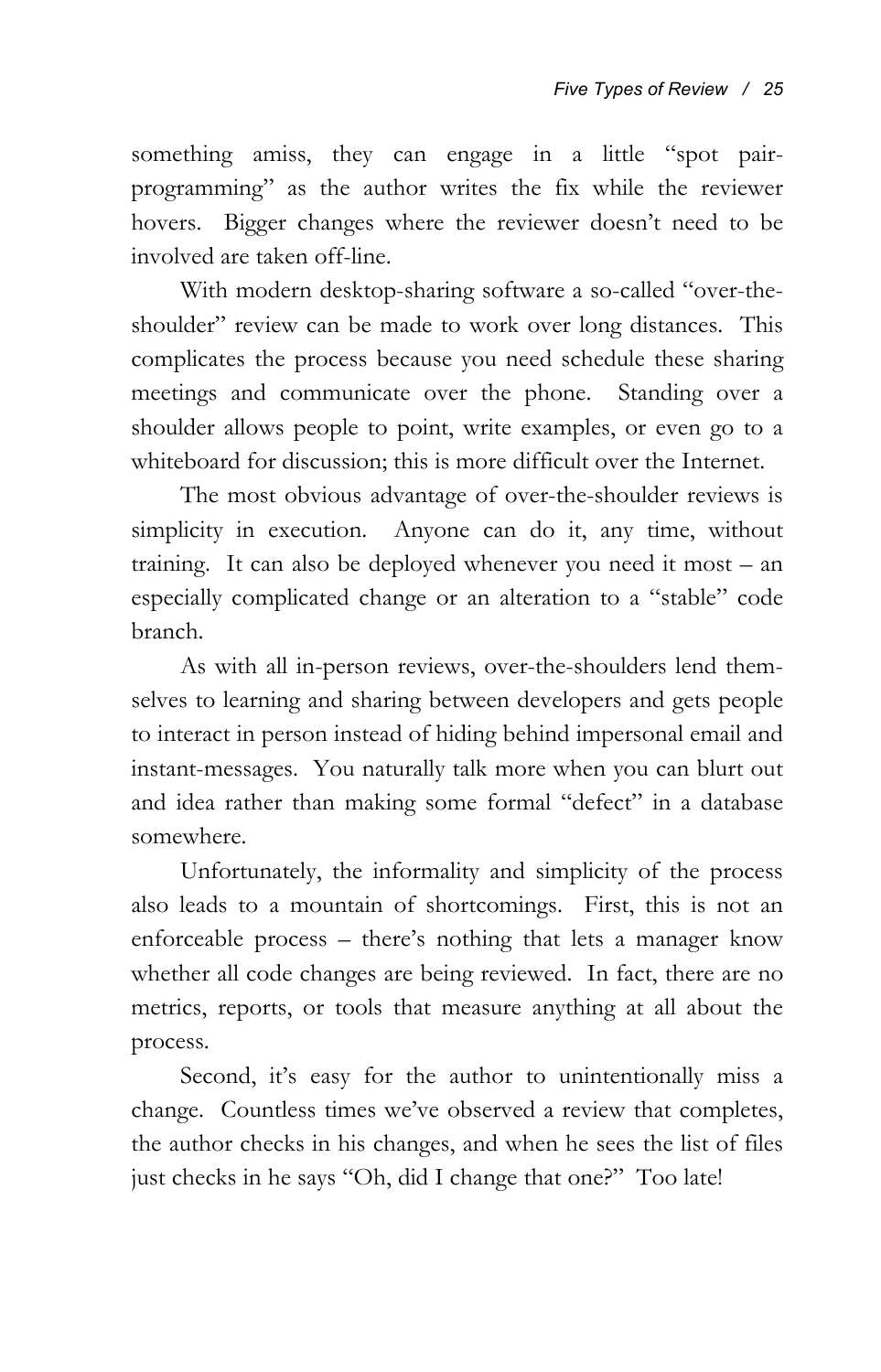### **Over-the-Shoulder Review Process**



Third, when a reviewer reports defects and leaves the room, rarely does the reviewer return to verify that the defects were fixed properly and that no new defects were introduced. If you're not verifying that defects are fixed, the value of finding them is diminished.

There is another effect of over-the-shoulder reviews which some people consider to be an advantage but others a drawback. Because the author is controlling the pace of the review, often the reviewer is lead too hastily through the code. The reviewer might not ponder over a complex portion of code. The reviewer doesn't get a chance to poke around in other source files to confirm that a change won't break something else. The author might explain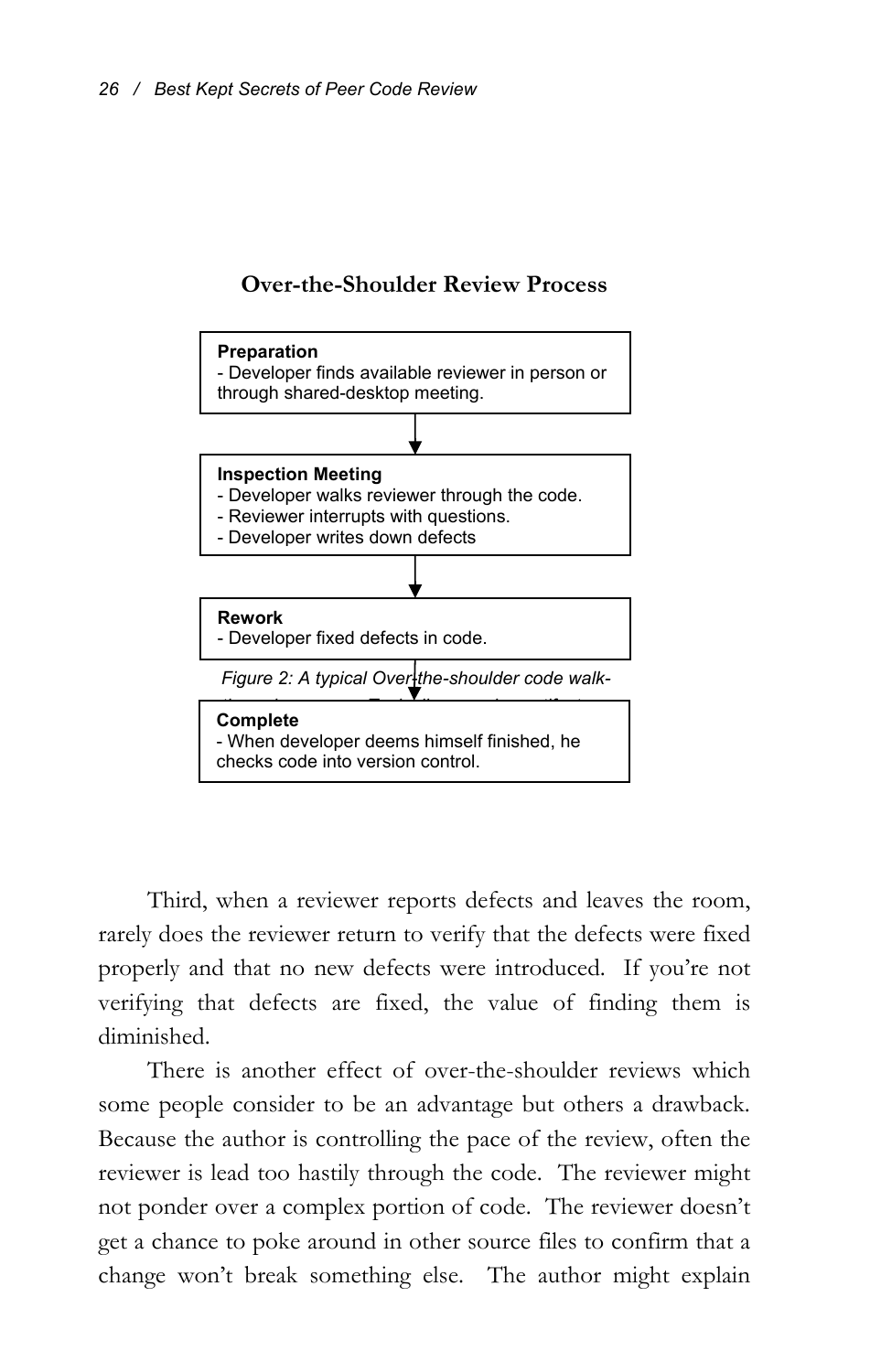something that clarifies the code to the reviewer, but the next developer who reads that code won't have the advantage of that explanation unless it is encoded as a comment in the code. It's difficult for a reviewer to be objective and aware of these issues while being driven through the code with an expectant developer peering up at him.

For example, say the author was tasked with fixing a bug where a portion of a dialog was being drawn incorrectly. After wrestling with the Windows GUI documentation, he finally discovers an undocumented "feature" in the draw-text API call that was causing the problems. He works around the bug with some new code and fixes the problem. When the reviewer gets to this work-around, it looks funny at first.

"Why did you do this," asks the reviewer, "the Windows GUI API will do this for you."

"Yeah, I thought so too," responds the author, "but it turns out it doesn't actually handle this case correctly. So I had to call it a different way in this case."

 It's all too easy for the reviewer to accept the changes. But the next developer that reads this code will have the same question, and might even remove the work-around in an attempt to make the code cleaner. "After all," says the next developer, "the Windows API does this for us, so no need for this extra code!"

On the other hand, not all prompting is bad. With changes that touch many files it's often useful to review the files in a particular order. And sometimes a change will make sense to a future reader, but the reviewer might need an explanation for why things were changed from the way they were.

Finally, over-the-shoulder reviews by definition don't work when the author and reviewer aren't in the same building; they probably should also be in nearby offices. For any kind of remote review, you need to invoke some electronic communication. Even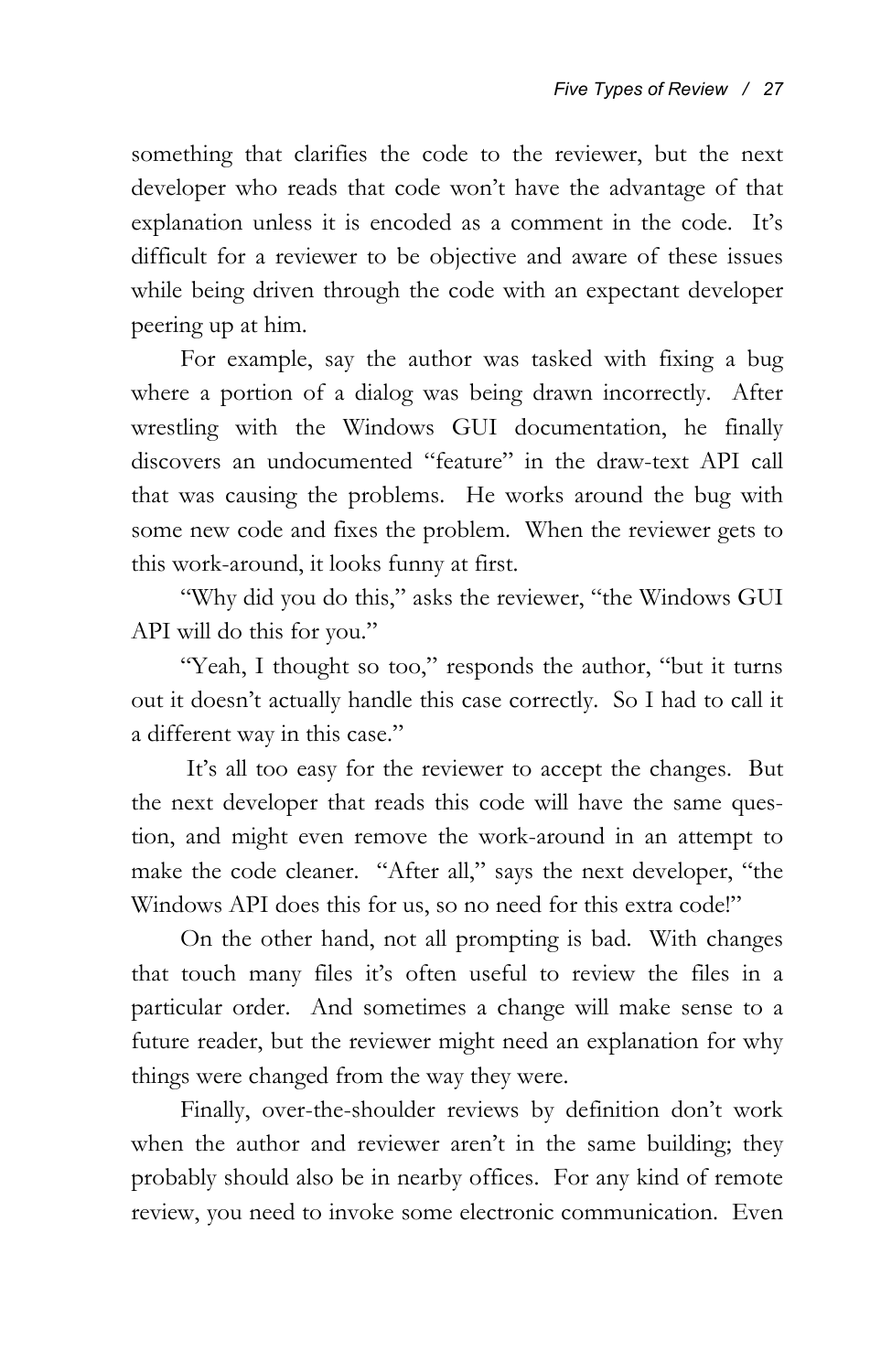with desktop-sharing and speakerphones, many of the benefits of face-to-face interactions are lost.

## **E-mail pass-around reviews**

This is the second-most common form of informal code review, and the technique preferred by most open-source projects. Here, whole files or changes are packaged up by the author and sent to reviewers via e-mail. Reviewers examine the files, ask questions and discuss with the author and other developers, and suggest changes.

The hardest part of the e-mail pass-around is in finding and collecting the files under review. On the author's end, he has to figure out how to gather the files together. For example, if this is a review of changes being proposed to check into version control, the user has to identify all the files added, deleted, and modified, copy them somewhere, then download the previous versions of those files (so reviewers can see what was changed), and organize the files so the reviewers know which files should be compared with which others. On the reviewing end, reviewers have to extract those files from the e-mail and generate differences between each.

The version control system can be of some assistance. Typically that system can report on which files have been altered and can be made to extract previous versions. Although some people write their own scripts to collect all these files, most use commercial tools that do the same thing and can handle the myriad of corner-cases arising from files in various states and client/server configurations.

The version control system can also assist by sending the emails out automatically. For example, a version control server-side "check-in" trigger can send e-mails depending on who checked in the code (e.g. the lead developer of each group reviews code from members of that group) and which files were changed (e.g. some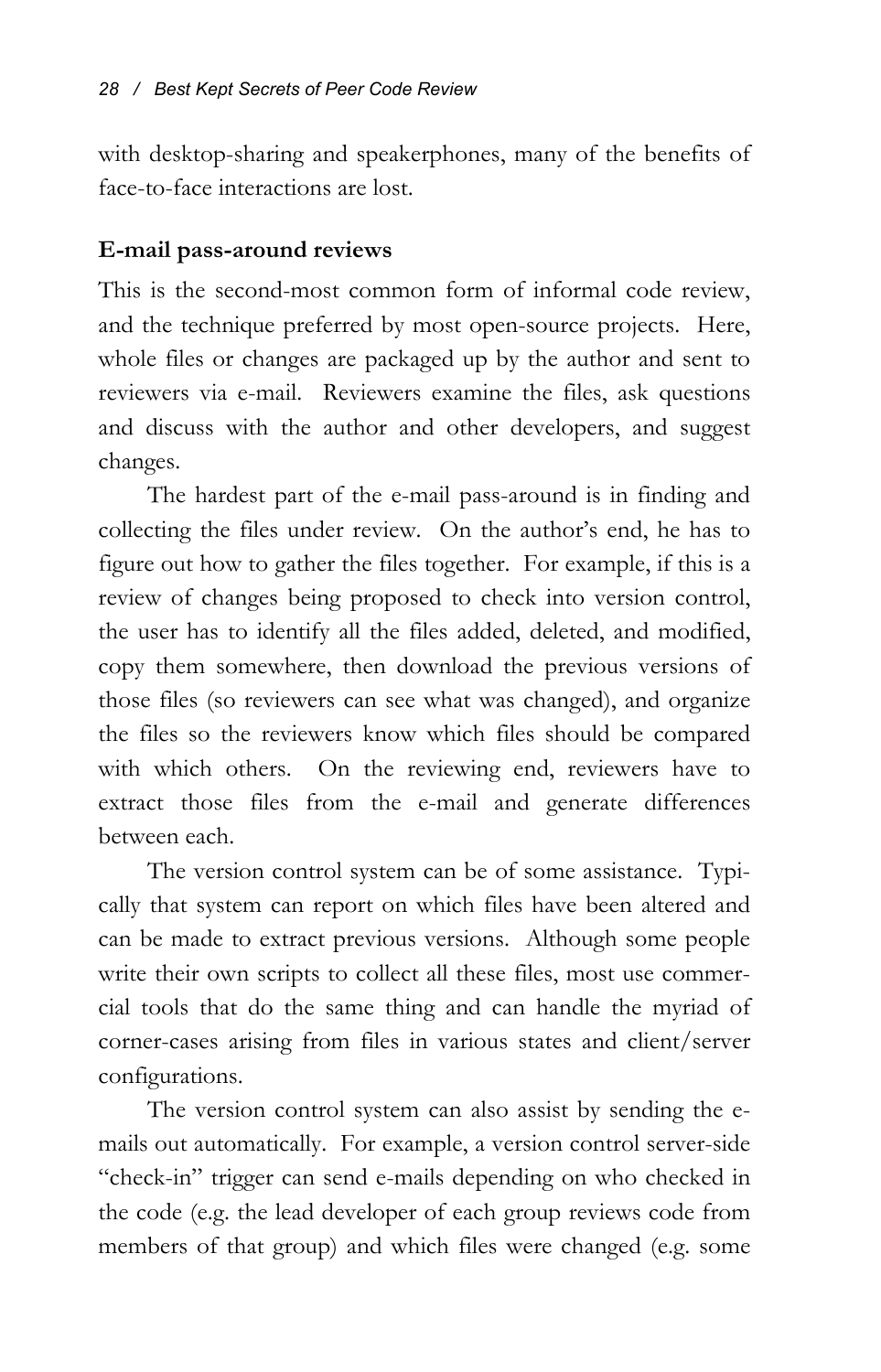files are "owned" by a user who is best-qualified to review the changes). The automation is helpful, but for many code review processes you want to require reviews before check-in, not after.

#### **E-Mail Pass-Around Process: Post Check-In Review**



*Figure 3: Typical process for an e-mail passaround review for code already checked into a version control system. These phases are not this distinct in reality because there's no tangible "review" object.*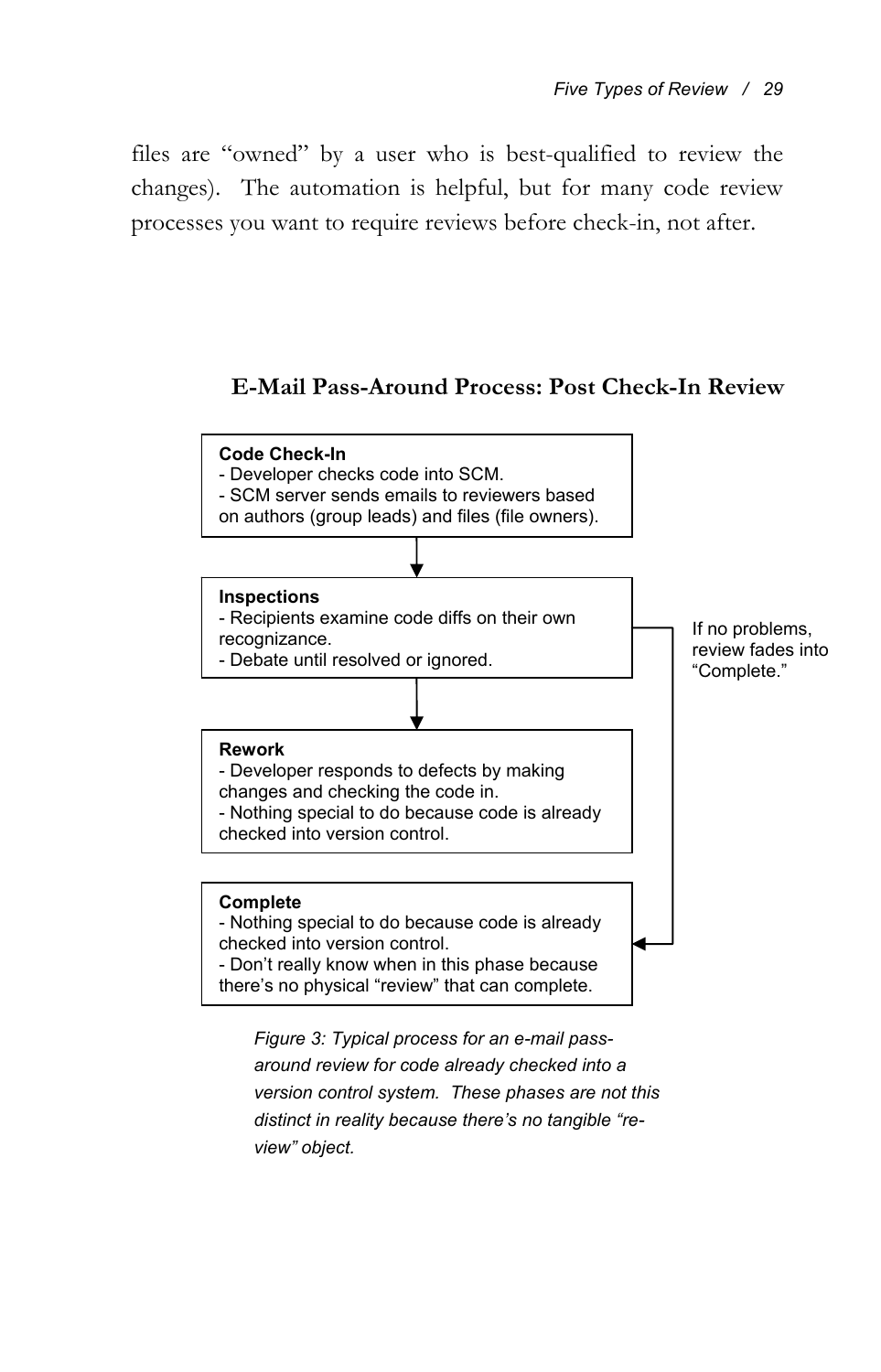Like over-the-shoulder reviews, e-mail pass-arounds are easy to implement, although more time-consuming because of the filegathering. But unlike over-the-shoulder reviews, they work equally well with developers working across the hall or across an ocean. And you eliminate the problem of the authors coaching the reviewers through the changes.

Another unique advantage of e-mail pass-arounds is the ease in which other people can be brought into the review. Perhaps there is a domain expert for a section of code that a reviewer wants to get an opinion from. Perhaps the reviewer wants to defer to another reviewer. Or perhaps the e-mail is sent to many people at once, and those people decide for themselves who are best qualified to review which parts of the code. This inclusiveness is difficult with in-person reviews and with formal inspections where all participants need to be invited to the meeting in advance.

Yet another advantage of e-mail pass-arounds is they don't knock reviewers out of "the zone." It's well established that it takes a developer 15 minutes to get into "the zone" where they are immersed in their work and are highly productive3. Even just asking a developer for a review knocks him out of the zone – even if the response is "I'm too busy." With e-mails, reviewers can work during a self-prescribed break so they can stay in the zone for hours at a time.

There are several important drawbacks to the e-mail passaround review method. The biggest is that for all but the most trivial reviews, it can rapidly become difficult to track the various threads of conversation and code changes. With several discussions concerning a few different areas of the code, possibly inviting other developers to the fray, it's hard to track what everyone's saying or whether the group is getting to a consensus.

 <sup>3</sup> For a fun read on this topic, see "Where do These People Get Their (Unoriginal) Ideas?" Joel On Software. Joel Spolsky, Apr 29, 2000.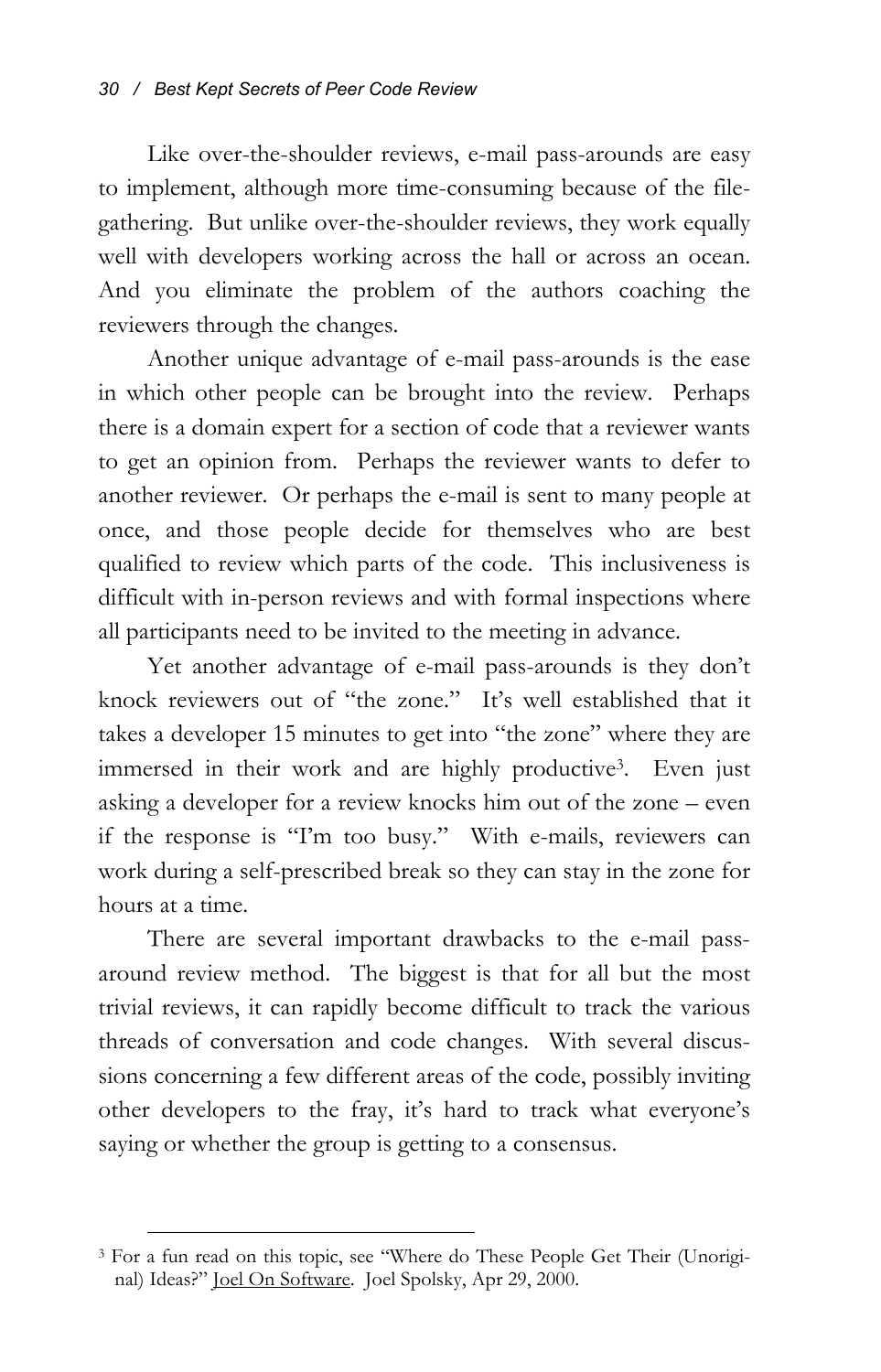## **E-Mail Pass-Around Process: Pre Check-In Review**



This is even more prominent with over-seas reviews; ironic since one of the distinct advantages of e-mail pass-arounds is that they can be done with remote developers. An over-seas review might take many days as each "back and forth" can take a day, so it might take five days to complete a review instead of thirty minutes. This means many simultaneous reviews, and that means even more difficulties keeping straight the conversations and associated code changes.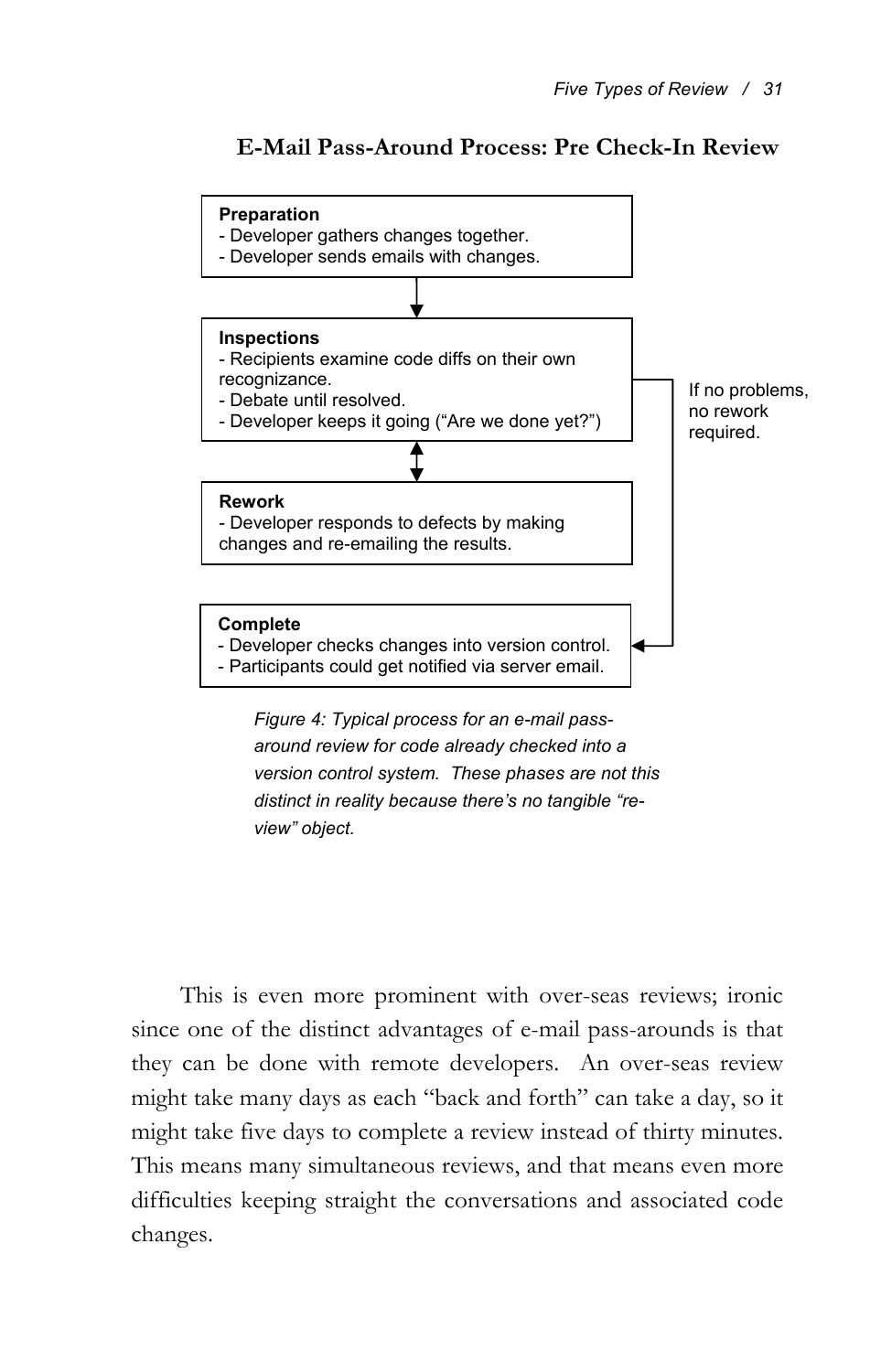Imagine a developer in Hyderabad opening Outlook to discover 25 emails from different people discussing aspects of three different code changes he's made over the last few days. It will take a while just to dig though that before any real work can begin.

For all their advantages over over-the-shoulder reviews, email pass-arounds share some disadvantages. Product managers are still not sure whether all code changes are being reviewed. Even with version control server-side triggers, all you know is that changes were sent out – not that anyone actually looked at them. And if there was a consensus that certain defects needed to be fixed, you cannot verify that those fixes were made properly. Also there are still no metrics to measure the process, determine efficiency, or measure the effect of a change in the process.

With e-mail pass-arounds we've seen that with the introduction of a few tools (i.e. e-mail, version control client-side scripts for file-collection and server-side scripts for workflow automation) we were able to gain several benefits over over-the-shoulder reviews without introducing significant drawbacks. Perhaps by the introduction of more sophisticated, specialized tools we can continue to add benefits while removing the remaining drawbacks.

## **Tool-Assisted reviews**

This refers to any process where specialized tools are used in all aspects of the review: collecting files, transmitting and displaying files, commentary, and defects among all participants, collecting metrics, and giving product managers and administrators some control over the workflow.

There are several key elements that must be present in a review tool if it is going to solve the major problems with other types of review4:

 <sup>4</sup> In the interest of full-disclosure, Smart Bear Software, the company that employs the author of this essay, sells a popular peer code review tool called Code Collaborator for exactly this purpose. This product is described in a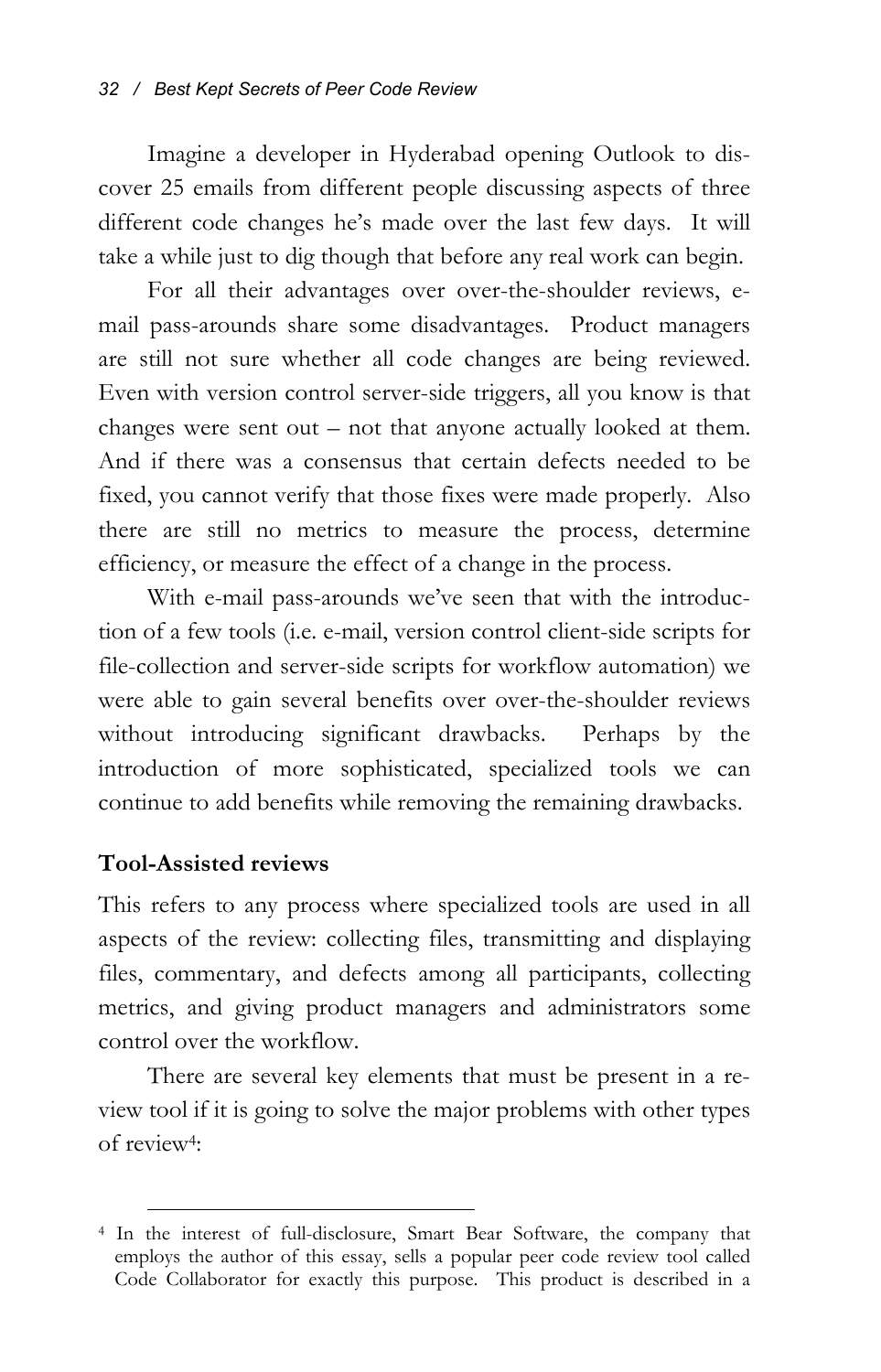### Automated File Gathering

As we discussed in the e-mail pass-around section, you can't have developers spending time manually gathering files and differences for review. A tool must integrate with your version control system to extract current and previous versions so reviewers can easily see the changes under review.

Ideally the tool can do this both with local changes not yet checked into version control and with already-checked-in changes (e.g. by date, label, branch, or unique change-list number). Even if you're not doing both types of review today, you'll want the option in the future.

## Combined Display: Differences, Comments, Defects

One of the biggest time-sinks with any type of review is in reviewers and developers having to associate each subconversation with a particular file and line number. The tool must be able to display files and before/after file differences in such a manner that conversations are threaded and no one has to spend time cross-referencing comments, defects, and source code.

## Automated Metrics Collection

On one hand, accurate metrics are the only way to understand your process and the only way to measure the changes that occur when you change the process. On the other hand, no developer wants review code while holding a stopwatch and wielding linecounting tools.

A tool that automates collection of key metrics is the only way to keep developers happy (i.e. no extra work for them) and get meaningful metrics on your process. A full discussion of review metrics and what they mean appears in another essay, but your tool should at least collect these three rates: kLOC/hour (inspection

different essay in this collection; this section will discuss general ways in which tools can assist the review process.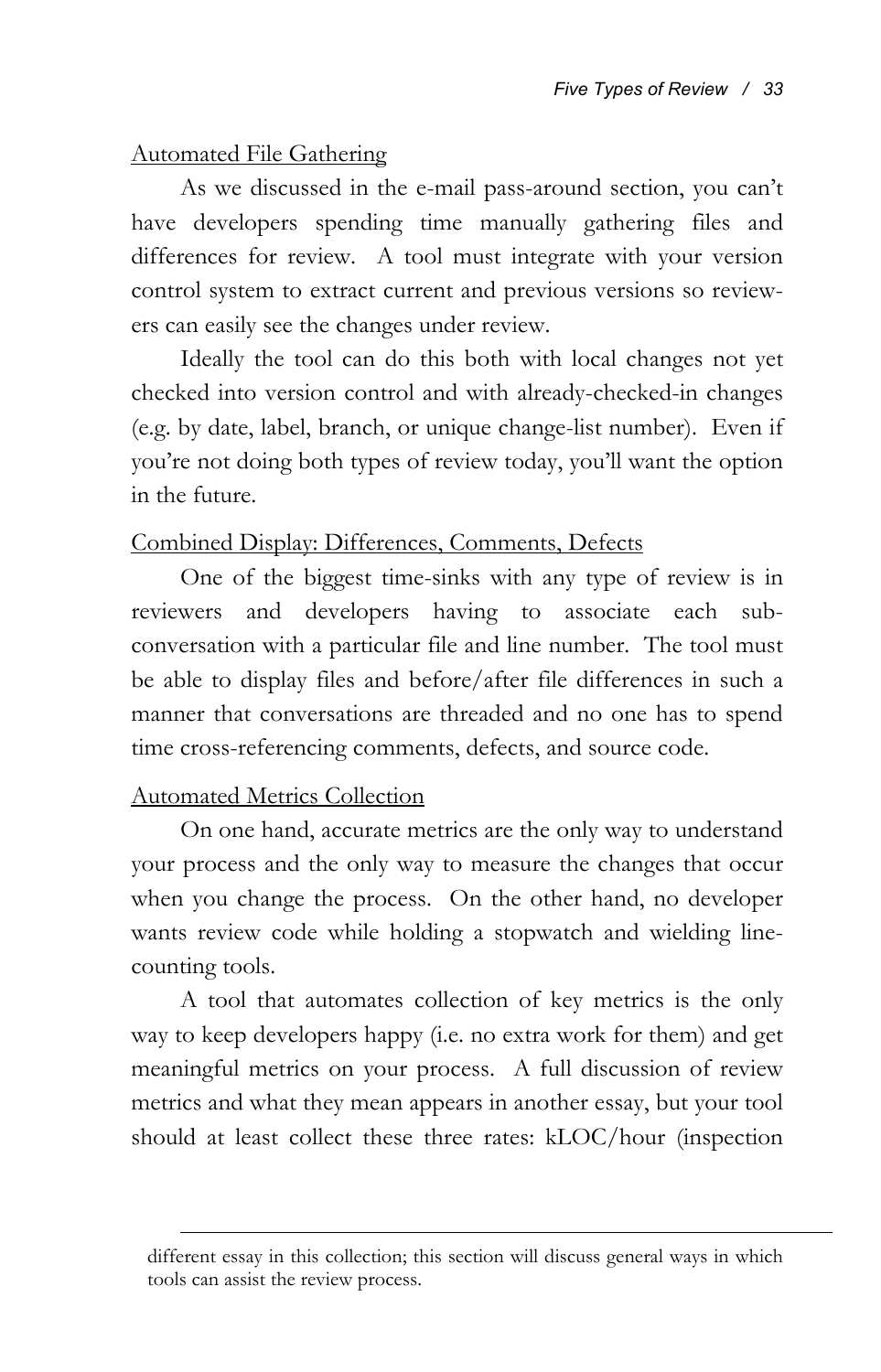rate), defects/hour (defect rate), and defects/kLOC (defect density).

#### Review Enforcement

Almost all other types of review suffer from the problem of product managers not knowing whether developers are reviewing all code changes or whether reviewers are verifying that defects are indeed fixed and didn't cause new defects. A tool should be able to enforce this workflow at least at a reporting level (for passive workflow enforcement) and at best at the version control level (with server-side triggers that enforce workflow at the version control level).

#### Clients and Integrations

Some developers like command-line tools. Others prefer integrations with IDE's and version control GUI clients. Administrators like zero-installation web clients. It's important that a tool supports many ways to read and write data in the system.

Developer tools also have a habit of needing to be integrated with other tools. Version control clients are inside IDE's. Issuetrackers are correlated with version control changes. Similarly, your review tool needs to integrate with your other tools – everything from IDE's and version control clients to metrics and reports. A bonus is a tool that exposes a public API so you can make customizations and detailed integrations yourself.

If your tool satisfies this list of requirements, you'll have the benefits of e-mail pass-around reviews (works with multiple, possibly-remote developers, minimizes interruptions) but without the problems of no workflow enforcement, no metrics, and wasting time with file/difference packaging, delivery, and inspection.

The drawback of any tool-assisted review is cost – either in cash for a commercial tool or as time if developed in-house. You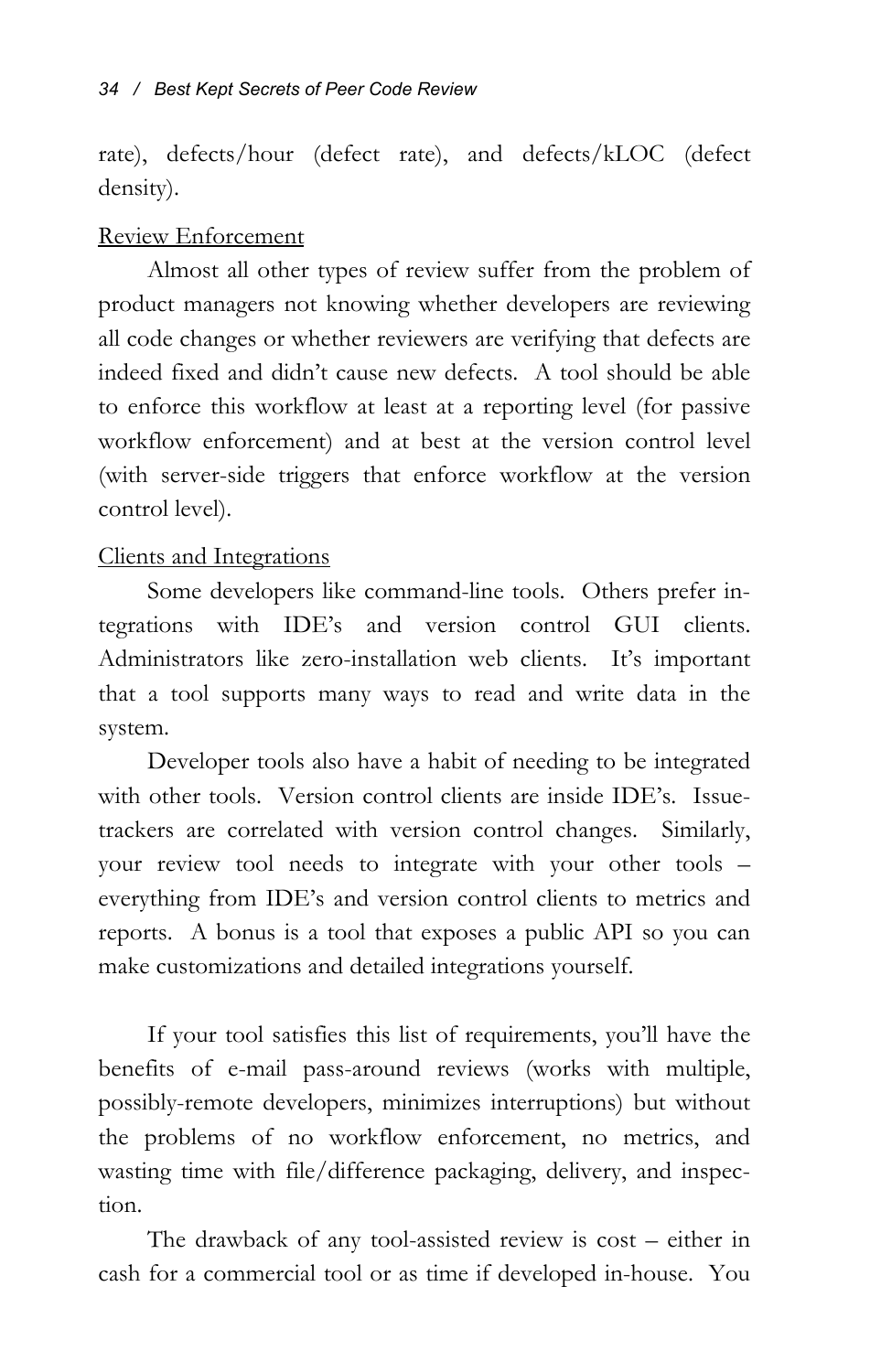also need to make sure the tool is flexible enough to handle your specific code review process; otherwise you might find the tool driving your process instead of vice-versa.

Although tool-assisted reviews can solve the problems that plague typical code reviews, there is still one other technique that, while not often used, has the potential to find even more defects than standard code review.

## **Pair-Programming**

Most people associate pair-programming with XP5 and agile development in general, but it's also a development process that incorporates continuous code review. Pair-programming is two developers writing code at a single workstation with only one developer typing at a time and continuous free-form discussion and review.

Studies of pair-programming have shown it to be very effective at both finding bugs and promoting knowledge transfer. And some developers really enjoy doing it.

There's a controversial issue about whether pair-programming reviews are better, worse, or complementary to more standard reviews. The reviewing developer is deeply involved in the code, giving great thought to the issues and consequences arising from different implementations. On the one hand this gives the reviewer lots of inspection time and a deep insight into the problem at hand, so perhaps this means the review is more effective. On the other hand, this closeness is exactly what you don't want in a reviewer; just as no author can see all typos in his own writing, a reviewer too close to the code cannot step back and critique it from a fresh and unbiased position. Some people suggest using both techniques – pair-programming for the deep review and a follow-up standard review for fresh eyes. Although

 <sup>5</sup> Extreme Programming is perhaps the most talked-about form of agile development. Learn more at http://www.extremeprogramming.org.